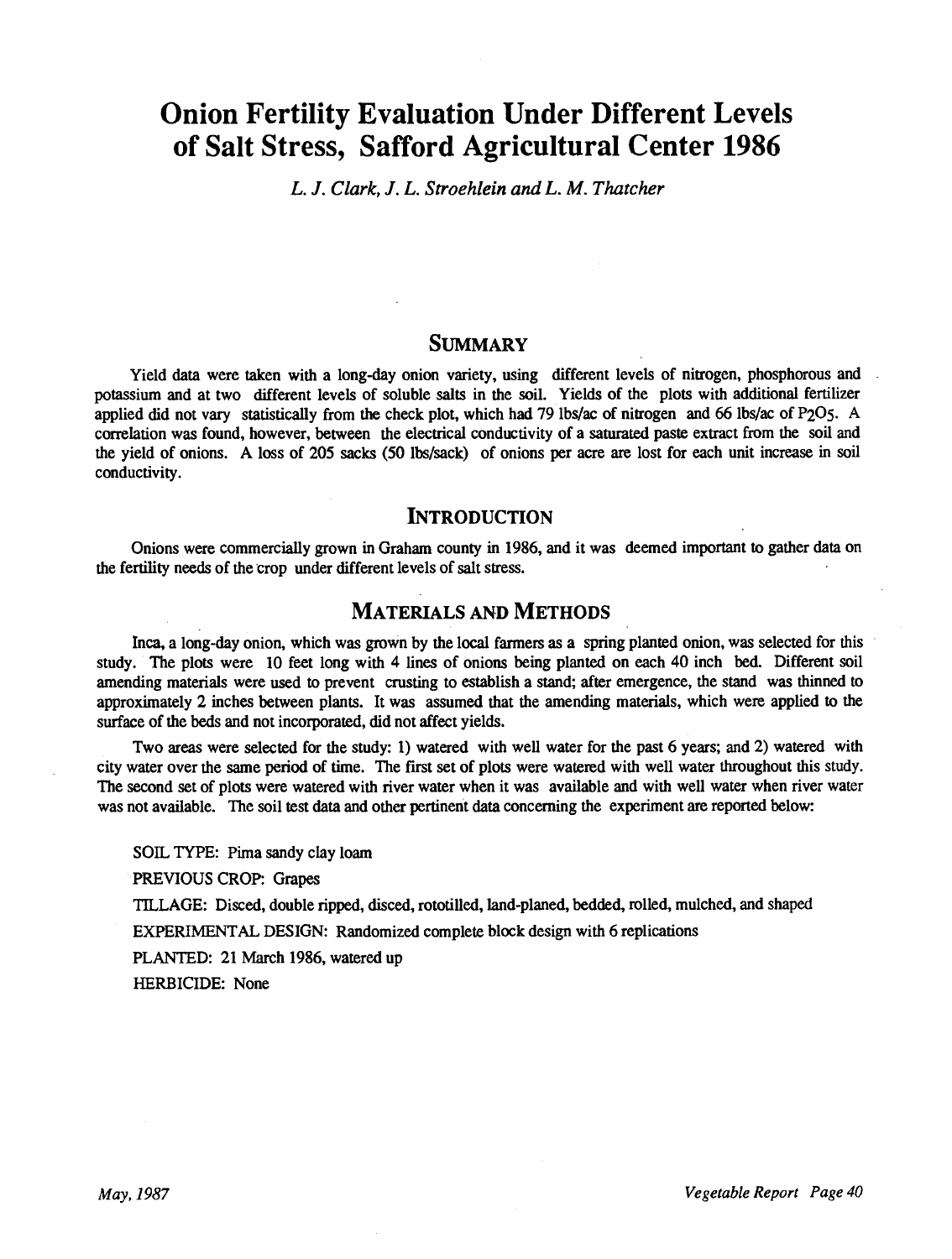#### SOIL TEST:

|                                | Fresh water | Well water |
|--------------------------------|-------------|------------|
| pH                             | 8.3         | 8.4        |
| <b>Electrical conductivity</b> | 3.2         | 4.6        |
| Sodium (meq/l)                 | 26.9        | 34.8       |
| $Calcium + Magnesium (meq/l)$  | 5.5         | 6.0        |
| Sodium Adsorption Ratio        | 16.2        | 20.1       |
| Exchangeable Sodium Percent    | 18.5        | 22.1       |
| Nitrate nitrogen (ppm)         | 5.0         | 24.0       |
| Phosphorous (ppm)              | 3.0         | 3.0        |
| Potassium (ppm)                | 412         | 541        |
| % Organic matter               | 1.27        | 1.10       |

FERTILIZER: Applied uniformly to all plots: 100 lbs/ac urea and 330 lbs/ac 10-20-0, preplant; other fertilizer treatments were applied in the furrow and watered into the beds on May 30th; urea, 11 -53 -0 and KC1 were the sources of nutrients

IRRIGATION: Approximately weekly for 2 April to 22 August

INSECTICIDES: None

HARVEST: 2 September

SORTED AND GRADED: 12 September

# RESULTS AND DISCUSSION

Table 1. Yield (50 pound sacks per acre) and Percent Size Fractions by Fertility Treatment on "Fresh water" plots.

| Treatment                                         | $%$ Jumbo | % Large | % Medium          | % Small | Total<br>Yield | $%$ of<br>Check |
|---------------------------------------------------|-----------|---------|-------------------|---------|----------------|-----------------|
| N-P <sub>2</sub> O <sub>5</sub> -K <sub>2</sub> O |           |         |                   |         |                |                 |
| $50 - 0 - 0$                                      | $3.3 a*$  | 76.4 a  | 18.4 <sub>b</sub> | 1.9a    | 1062 a         | 108             |
| $10 - 50 - 0$                                     | 6.5a      | 76.4 a  | 15.3 <sub>b</sub> | 1.9a    | 1008 a         | 103             |
| $60 - 50 - 75$                                    | 5.6a      | 78.1 a  | 14.8 <sub>b</sub> | 1.4a    | 998 a          | 102             |
| $0 - 0 - 75$                                      | 4.4a      | 76.1 a  | 17.7 <sub>b</sub> | 1.7a    | 990 a          | 101             |
| Check                                             | 0.9a      | 66.8 a  | 29.1a             | 3.3a    | 981 a          | 100             |
| $100 - 0 - 0$                                     | 4.2a      | 79.0 a  | 14.8 <sub>b</sub> | 1.9a    | 969 a          | 99              |
| 110-50-150                                        | 7.8a      | 76.7a   | 14.1 <sub>b</sub> | 1.3a    | 964a           | 98              |
| $0 - 0 - 150$                                     | 4.9 a     | 74.0 a  | 18.6 <sub>b</sub> | 2.4a    | 951 a          | 97              |

\* Values with the same letter, within columns, are not significantly different at the 5% level using the Student-Newman- Keul's method.

The yields in Table 1 are very good for all treatments and no significant differences were seen between treatments. When higher amounts of nutrients (>100 lbs/ac) were added, the yields seemed to decrease slightly. This indicates that the adverse affect of increasing the salt content of the soil was probably greater than the beneficial effect of the added nutrients.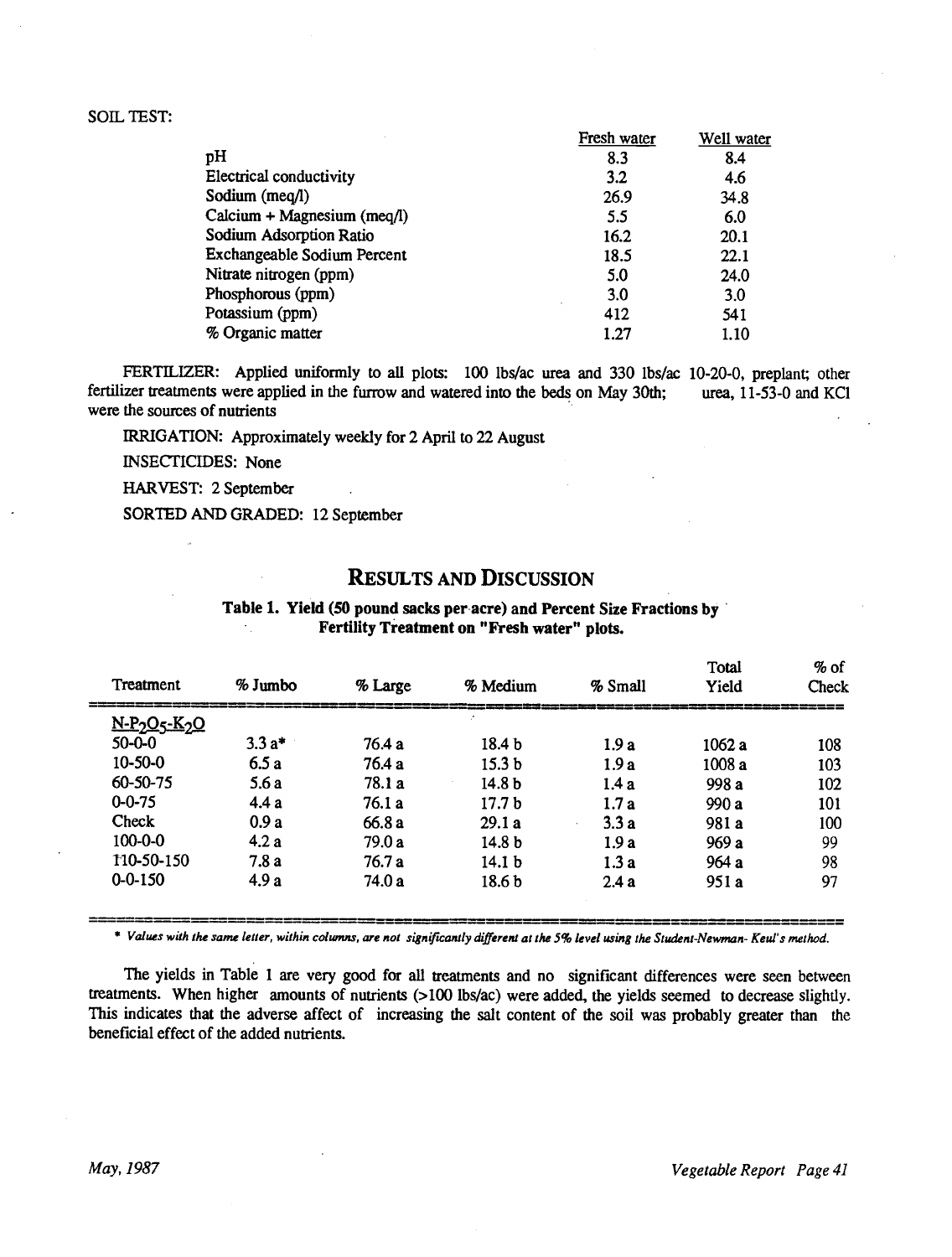| Treatment         | % Jumbo | % Large           | % Medium          | % Small | Total<br>Yield | $%$ of<br>Check |
|-------------------|---------|-------------------|-------------------|---------|----------------|-----------------|
| <u>N-P2O5-K2O</u> |         |                   |                   |         |                |                 |
| $0 - 0 - 75$      | $3.7a*$ | 62.3a             | 29.7 <sub>b</sub> | 4.4a    | 771a           | 120             |
| 110-50-150        | 0.0a    | 44.0 b            | 48.5a             | 7.5a    | $704$ ab       | 109             |
| $100 - 0 - 0$     | 2.0a    | 54.4 ab           | 36.2ab            | 3.8a    | 669 ab         | 104             |
| Check             | 2.0a    | $51.4$ ab         | $40.2$ ab         | 6.4a    | 644 ab         | 100             |
| $10-50-0$         | 2.8a    | 53.4 ab           | 39.8ab            | 7.5a    | 614 b          | 95              |
| $0 - 0 - 150$     | 1.3a    | 51.3 ab           | $42.4$ ab         | 5.0a    | 612 b          | 95              |
| 60-50-75          | 0.1a    | 45.5 <sub>b</sub> | 47.7a             | 6.7a    | 588 b          | 91              |
| $50 - 0 - 0$      | 0.0a    | 54.4 ab           | $39.2$ ab         | 6.4a    | 569 b          | 88              |

|  | Table 2. Yield (50 pound sacks per acre) and Percent Size Fractions by Fertility Treatment on "Well |               |  |  |
|--|-----------------------------------------------------------------------------------------------------|---------------|--|--|
|  |                                                                                                     | Water" Plots. |  |  |

\* Values with the same letter, within columns, are not significantly different at the 5% level using the Student-Newman- Keul's method.

Onion yields in the well -watered plots (first series) were substantially lower than those in the fresh water plots (second series). Some statistically significant differences were seen, even though none of the treatments produced yields significantly different from the check plot. Onion yields are suppressed by the soluble salts in the soil profile as indicated by Maas (1) and in the Western Fertilizer Handbook (2), so one would suspect that lower fertility would be needed to produce the maximum achievable yield. On the contrary, the higher quantities of nutrients out-yielded the lower quantities (excepting potassium).

To confound the issue even more, the well water plots contained more nitrate nitrogen (24ppm nitrate is equivalent to about 11 pounds of nitrogen per acre furrow slice) than the fresh water plots and a small amount of nitrogen (about 16 pounds of nitrogen per acre over the irrigating season) was contained in the well water. These additional sources of nitrogen should have suppressed the need for higher quantities of nitrogen, but did not. These results might suggest that salt- stressed plants require more nutrients to achieve their potential. Or, at least, that salt stress and fertility requirements for onions are not independent variables.

To look further at the effect of soluble salts in the soil on onion yields, total yields of the 100-0-0 treatment were plotted against electrical conductivity for onions grown in both fresh and well water plots and an adjacent plot which had an electrical conductivity of 6.2 mmhos/cm. This information is shown in Figure 1.